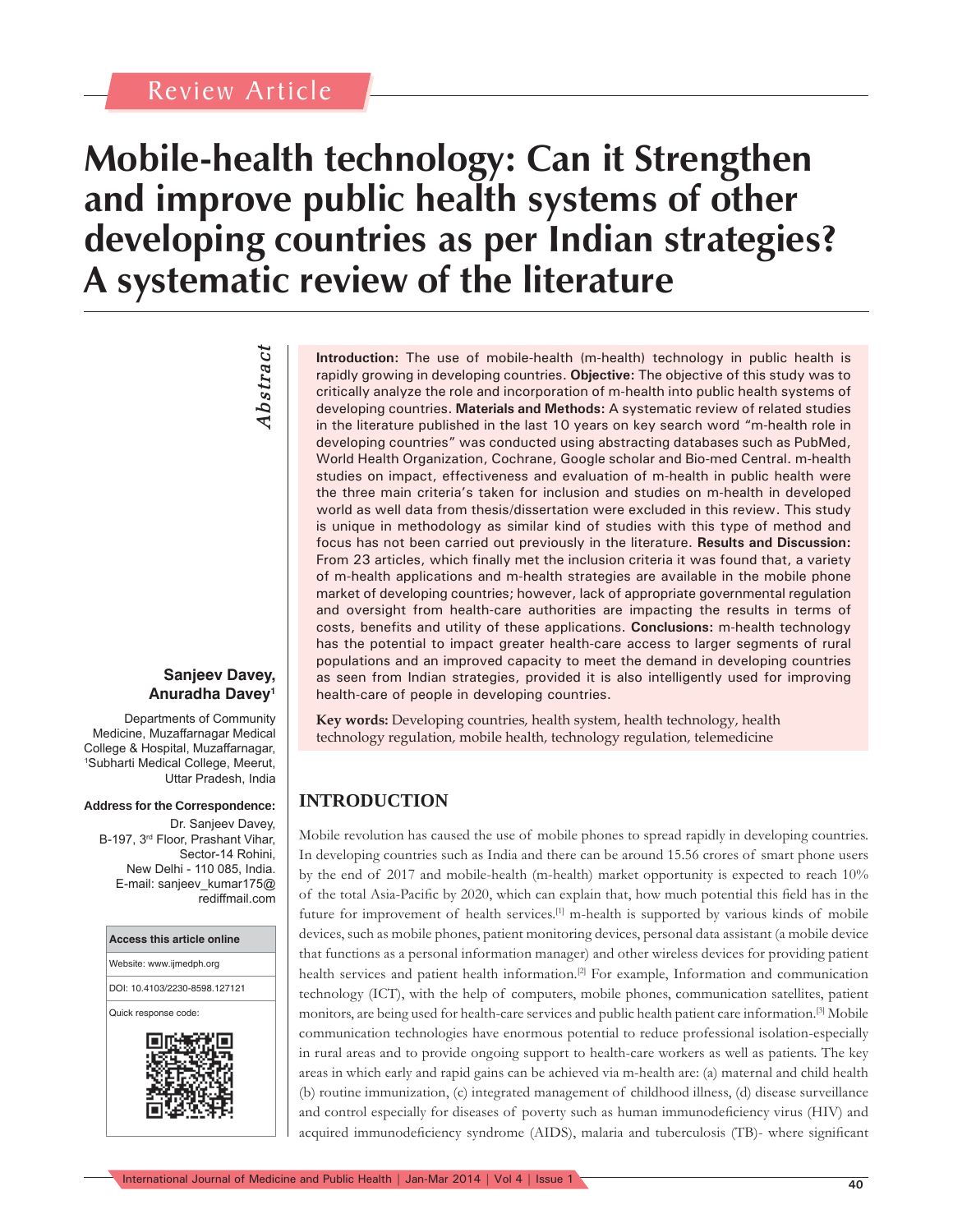resources have been mobilized to reduce the disease burden in low and middle income countries such as India.[4] m-health can also improve the well-being of people in developing counties by various strategies, as mobile applications can:

- 1. lower costs
- 2. Improve the quality of health-care
- 3. Strengthen prevention,
- 4. Better emergency response systems (for road traffic accidents, emergency obstetric care)
- 5. Human resources coordination, management and supervision
- 6. Mobile synchronous (voice) and asynchronous short message service (SMS) telemedicine diagnostic and decision support to clinicians in remote areas,
- 7. Clinician-focused, evidence-based formulary, database and decision support information available at point-of-care,
- 8. Pharmaceutical supply chain integrity and patient safety systems

All these key areas can improve health outcomes in the longterm. Mobile technology has spread its roots rapidly into low-and middle-income nations. In India, a lot has been done in the field of m-health applications with the launch of mobile services and with the majority of initiatives focused on spreading prevention and awareness messages across the spectrum.

#### **Emerging issues in m-health**

m-health is not a subset or mobilization of e-health. m-health uses mobile phones to access data for key diseases such as HIV/AIDS. As a result the health system would require a means for managing, storing and assessing the data. Hence, e-health projects may operate as the backbone of m-health projects. Increasing threats of communicable as well as non-communicable disease epidemics coupled with the shortage of health-care professionals is a challenge to achieving the health related millennium development goals (MDGs) in developing countries. The explosive growth of mobile communications may offer a new opportunity to promote quality health-care for people in developing countries. With the reach of mobile phones in developing countries than any other ICT and health infrastructures,[5] Mobile phones are a very promising tool for disease control interventions in developing country like India, where its use of bulk-SMS (push and voice) messaging for diseases such as HIV/AIDS have found to be well accepted by the population.<sup>[6]</sup> This systematic review therefore, seeks to understand the possible role and penetration capacity of m-health in the health systems of other developing countries on the lines of Indian strategies.

### **Objective of paper**

To systematically review and critically appraise the literature in the field on the role of m-health in public health systems of developing countries and to understand ways, improvements may be supported by such system.

# **MATERIALS AND METHODS**

A systematic review of studies on m-health in the literature on key search word "m-health role in developing countries" published in the past 10 years was completed. This comprehensive systematic review was accomplished using abstracting databases such as PubMed, World Health Organization, Cochrane-database, Google-scholar and Bio-Med Central. m-health studies in developing countries focused on the impact, effectiveness and evaluation of m-health in public health were the three main criteria's taken for inclusion in this systematic review, out of 46 studies selected at different points in the review process, 23 studies were excluded from developed world and thesis/ dissertation data was discarded. Only 23 studies related to developing countries with m-health examples, finally met the desired criteria to draw conclusions. This study is very unique in methodology as similar kind of studies with this type of method and focus has not been carried out previously in the literature. Studies selection process and criteria is shown in the flow diagram given below.



# **RESULTS**

The results of this systematic review is summarized in Table 1 given below to find the key themes and concepts emerging from this systematic review of the literature.

### **DISCUSSION**

m-health working technologies as found in many studies can be explored in developing countries are as given below, in m-health area, beyond mobile phones such as:

- 1. Wireless-enabled laptops and
- 2. Specialized health-related software applications: are currently developed, tested and marketed for use in the m-health field and many available technologies in low-and middle-income nations, are developing primarily in high-income countries.
- 3. Free and open source software, applications are making penetration in low-and middle-income countries.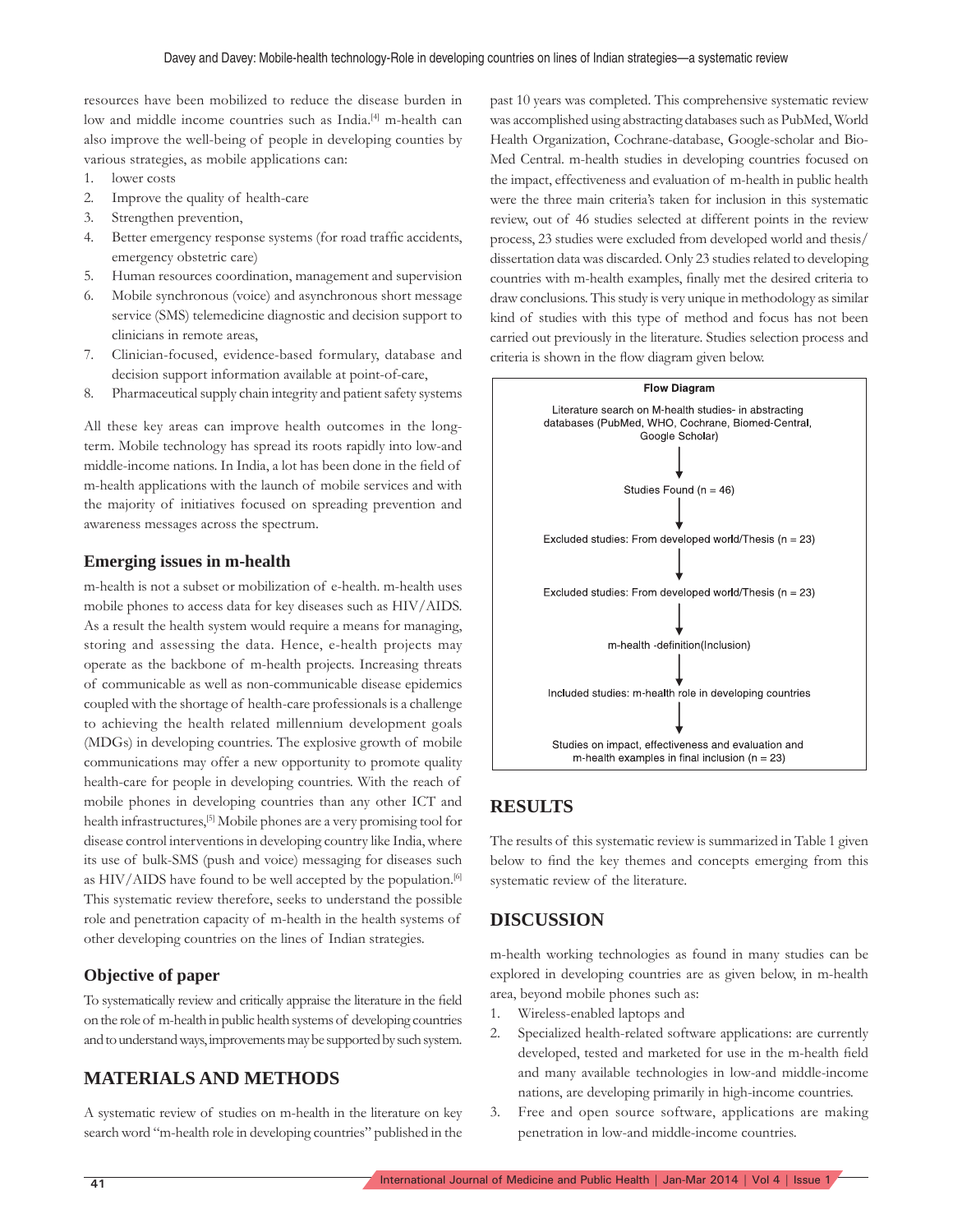Many m-health technologies, which can be replicated in developing countries is shown in Table 2 given below as available from web.[7]

Let us see how m-health can further improve public health system of developing countries by its applicability and objectives as given below:

## **M-health applications to public health using mobile devices[5-7]**

- 1. Collecting community and clinical health data (Remotedata-collection) and delivery of healthcare information to practitioners, researchers and patients (Communication and training for health-care workers)<sup>[5-7]</sup>
- 2. Real-time monitoring of patient vital signs (Remotemonitoring)<sup>[5-7]</sup>
- 3. Direct provision of care (Mobile-telemedicine)<sup>[5-7]</sup>
- 4. Diagnostic and treatment support (Remote patientmanagement)<sup>[5,6]</sup>
- 5. Diseases and epidemic outbreak tracking (Public-healthsurveillance)<sup>[5,6]</sup>
- 6. Patients education and awareness (Information Education Communication and Behavior Change Communication (BCC) messages)<sup>[5,6]</sup>
- 7. Disaster warning (Disaster management)<sup>[5,6]</sup>
- 8. Communicable Diseases Management such as TB care with speed and the benefits all across the globe. "m-health to Improve TB Care" is also now a new upcoming area with a potential for mobile health (m-health) to revolutionize the fight against TB.[8]

### **Current m-health activities in developing countries: Indian initiatives**

Results of some of m-health projects in developing countries such as India are very encouraging and they can continue to develop into long-term services, but many are not sustainable. The real power of m-health in these projects is to enable the patient s and providers in these regions to help themselves. There are many externally and government-funded m-health pilot-projects in the last decade in developing countries with ongoing m-health activity such as done in Indian set up, which are given below in Table  $3.^{[9,10]}$ 

# **Role of m-health and its possible incorporation in public health strategies of developing countries**

There are very limited studies in the literature, which have been carried out in the field, whatever there are primarily small pilot projects, which offer mixed results in terms of demonstrating the potential that fixed-line and mobile phones can support effective delivery of healthcare services.[11] Kaplan suggests that functional and structural properties of mobile phones such as low start-up costs, text messaging and flexible payment plans, make them attractive to use as a health-care intervention.<sup>[11]</sup> With the development of standardized health-related software applications, mobile phones can provide real-time feedback and

# **Table 1: Key themes and concepts emerged from the systematic review of literature**

| <b>Authors contribution considered</b><br>for systematic reviewing                                                                                                                                                                                              | Key themes and concepts<br>emerged from corresponding<br>studies in literature                                                   |
|-----------------------------------------------------------------------------------------------------------------------------------------------------------------------------------------------------------------------------------------------------------------|----------------------------------------------------------------------------------------------------------------------------------|
| m-health web page access (2013)<br>Pew Internet and American Life<br>Project web page access (2012)                                                                                                                                                             | Available m-health working<br>technologies for developing<br>countries <sup>[7,10]</sup>                                         |
| Kouadio et al<br>Déglise et al.                                                                                                                                                                                                                                 | M-health applications to public<br>health using mobile devices <sup>[5-8]</sup>                                                  |
| m-health web page access (2013)<br>Interactive Research and<br>Development-paper (2012)                                                                                                                                                                         |                                                                                                                                  |
| Istepanian et al.<br>Pew Internet and American Life<br>Project web page access (2012)                                                                                                                                                                           | Current m-health activities in<br>developing countries <sup>[9,10]</sup>                                                         |
| Sloninsky et al., Istepanian et al.,<br>Pew Internet and American<br>Life Project web page access<br>(2012), Kaplan, Lacal, Todrys and<br>Mechael and Mechael. Gurman<br>et al., Källander et al., Asangansi<br>and Braa, Crean, Curioso and<br>Mechael, Coelho | Role of m-health and its<br>incorporation in public health<br>strategies of developing<br>countries <sup>[4,9,11-14,16-20]</sup> |
| Sloninsky et al.<br>Kouadio et al<br>Déglise et al.<br>Istepanian et al.<br>Nilsen et al<br>Mechael et al.                                                                                                                                                      | Key strengths and<br>weaknesses in m-health<br>technology <sup>[4-6,9,21,22]</sup>                                               |
| m-health = Mobile health                                                                                                                                                                                                                                        |                                                                                                                                  |

## **Table 2: Currently available m-health technologies for use in developing countries[7]**

| Upcoming m-health technologies       |  |
|--------------------------------------|--|
| Patient monitoring devices           |  |
| Mobile telemedicine/telecare devices |  |
| MP3 players for m-learning           |  |
| Laptop computers                     |  |
| Microcomputers                       |  |
| Data collection software             |  |
| Mobile operating system technology   |  |
| m-health=Mobile-health               |  |

#### **Table 3: Some m-health activities in India set up for replication in developing countries[9,10]**

| Type of m-health<br>application        | Role in public health system                                                                                   |
|----------------------------------------|----------------------------------------------------------------------------------------------------------------|
| Freedom HIV/AIDS                       | A mobile games application to<br>promote HIV/AIDS awareness                                                    |
| Handhelds for health                   | It uses mobile technologies (instead<br>of pen and paper) to collect field data<br>on disease or public health |
| SMS for requesting<br>ambulance        | The ability to send a SMS to request<br>an ambulance in a remote village                                       |
| Clinicians and patients help-<br>lines | Services set up to enable clinicians<br>and patients to do things more<br>effectively                          |

SMS = Short message service, AIDS = Acquired immunodeficiency syndrome, HIV=Human immunodeficiency virus, m-health = Mobile health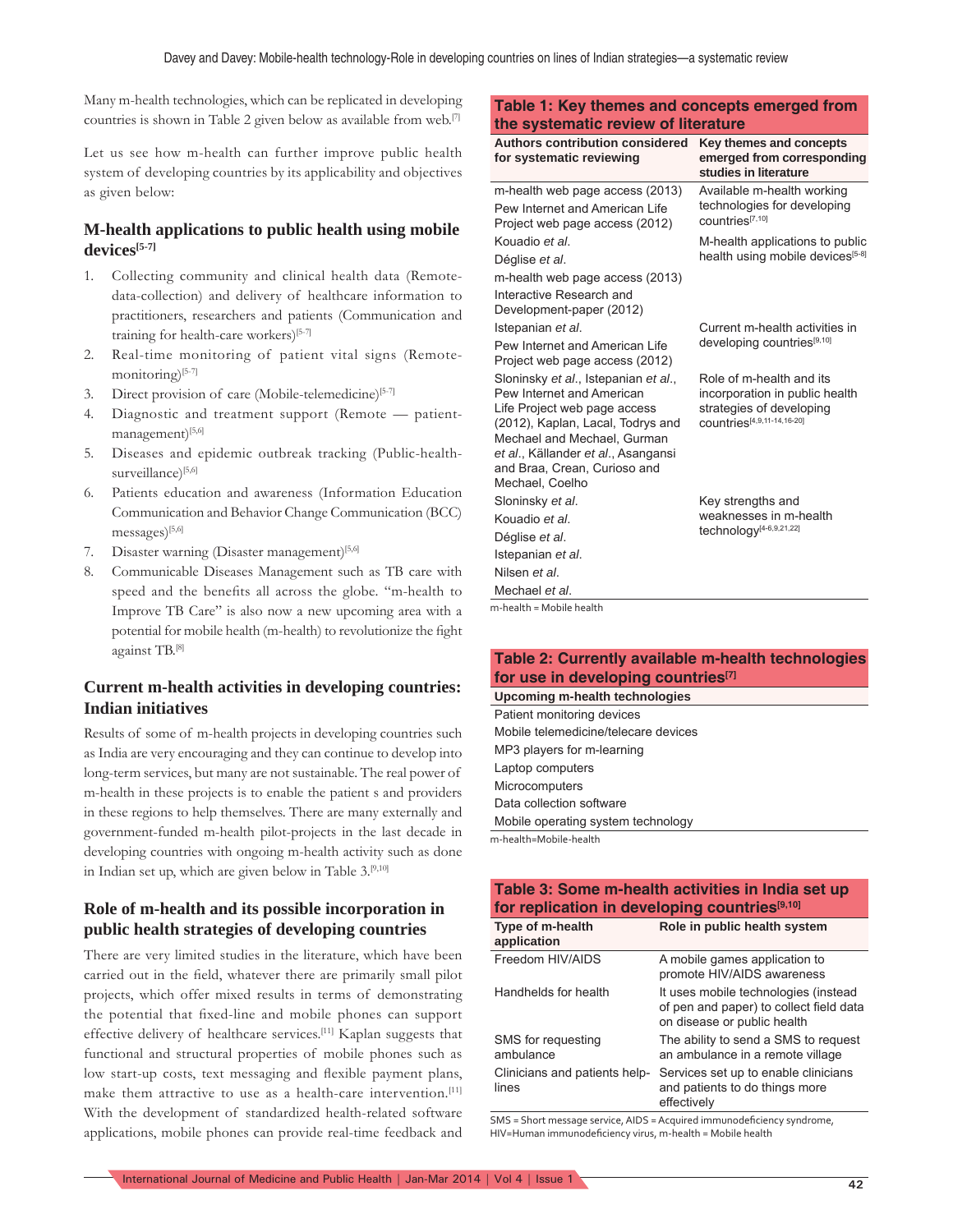pre-programmed portable automated services that enable support to increasingly decentralized health systems as also advocated by Lacal and Mechael.<sup>[4,12,13]</sup>

# **BCC**

In 2006, Kaplan noted the use of mobile phones for the "express purpose of supporting or altering one or more health outcomes" from BCC strategy given through mobile phones. He noted that, for direct interventions via mobile and fixed-line telephones can be used to address health conditions such as patient blood sugar level monitoring for diabetes, telephone counseling for patients with breast cancer, adherence to medication for patients with TB and treatment compliance for a variety of conditions, attendance at health facility appointments, depression outcomes, immunization rates, asthma management and smoking cessation and such kind of m-health activity can be useful for the public health system of developing countries.<sup>[4,11-13]</sup>

Resources have also now been allocated to developing m-health interventions, like use of mobile technology for BCC. Although the majority of mobile phone users world-wide live in the developing countries, most research evaluating BCC m-health interventions has taken place in developed countries. Although m-health is viewed as a promising tool in developing countries with the ability to foster behavior change, more evaluations of current interventions are required to establish stronger evidence and corresponding evidence based practice.[14]

#### **Telemedicine**

In the area of telemedicine, the types of guidance that can be provided by m-health can vary depending on the capacity to assess a case with or without images, a physical examination, or laboratory tests and health conditions with complicated diagnostic measures might not benefit from remote consultations, requiring in-patient diagnosis and treatment as suggested by Mechael.[13] Specialized protocols and training are also needed to identify the situations in which phone or internet based and other technology-enabled consultations are appropriate. Care must be taken to maximize their benefits by closely assessing the sorts of information to be gathered and communicated, which is advocated by Mechael.<sup>[13]</sup>

Mobile phones in low and middle income countries are often shared among household members as noted by Mechael.<sup>[13]</sup> In a recent review of telemedicine policies in Africa, it was revealed that while most Ministries of Health have places to engage in telemedicine, they do not have policies associated with these practices. In order to protect patients' and providers' rights, national and international ethical and legal frameworks are needed to guide the appropriate use of telemedicine. Secure information within mobile communication environments is crucial to maintaining patients' rights to confidentiality as suggested by Todrys and Mechael.[15] What is required is legal frameworks and liability boundaries, which are also very important to provide guidance on the appropriate use of tele-medical systems within

national as well as across borders as suggested by Istepanian *et al*. and Lacal.[9,12]

Review of the telemedicine literature also revealed the following 5 studies: In a review study by Källander *et al*. it was suggested that there is promising evidence that m-health can be used to deliver increased and enhanced health-care services to individuals and communities as well as helping to strengthen health systems through support for the performance of health-care workers by the dissemination of clinical updates, learning materials and reminders, particularly in underserved rural locations in low-and middle-income countries where community health workers can deliver integrated community case management to children sick with diarrhea, pneumonia and malaria.<sup>[16]</sup>

In an another study by Asangansi and Braa it was noted that major challenge for national health information systems in developing countries is their scalability and sustainability of m-health at the lowest levels where primary health-care is delivered through telemedicine approach,<sup>[17]</sup> whereas Crean was of opinion that a comprehensive, long-term investment strategy for e-health and m-health is needed and specialized financing techniques and sustained support from investors can accelerate the expansion of mature technologies to larger markets, accelerating global health impacts in tele-medicine approaches.<sup>[18]</sup>

In an another study by Curioso and Mechael, it was found that in both the global-north and global-south countries as well as developing countries in the global "South" are coming with m-health applications, which can enable health workers to collect and organize data, access diagnostic and treatment support and promote healthy behavior and their use is accelerating.<sup>[19]</sup>

Another important study by Coelho in 2011 proposed a framework, which can increase collaboration between the referring primary care physician and specialist, to prioritize institution of key services for telemedicine and highlighted the important process of e-referral, which uses electronic communication for making referrals to specialty care telemedicine.<sup>[20]</sup>

# **m-health approaches in public and private health sectors of India for replication in developing countries**

m-health and e-health are now entering into India's primary healthcare system as the health ministry have planned to go hi-tech, in this direction, the steering committee on 12<sup>th</sup> Five Year Plan of India on health said that in the  $12<sup>th</sup>$  plan (2012-2017), all district hospitals would be linked to leading tertiary care centers through telemedicine; Skype and audio visual media and m-health will be used to speed up transmission of data in this. Hence, the Government of India now has a major policy initiative in m-health, which can also be replicated in other developing countries. Consequently, on lines of Indian government efforts, some private groups in India are also exploring areas of m-health, which can also be tried in other developing countries. Such examples are as given below: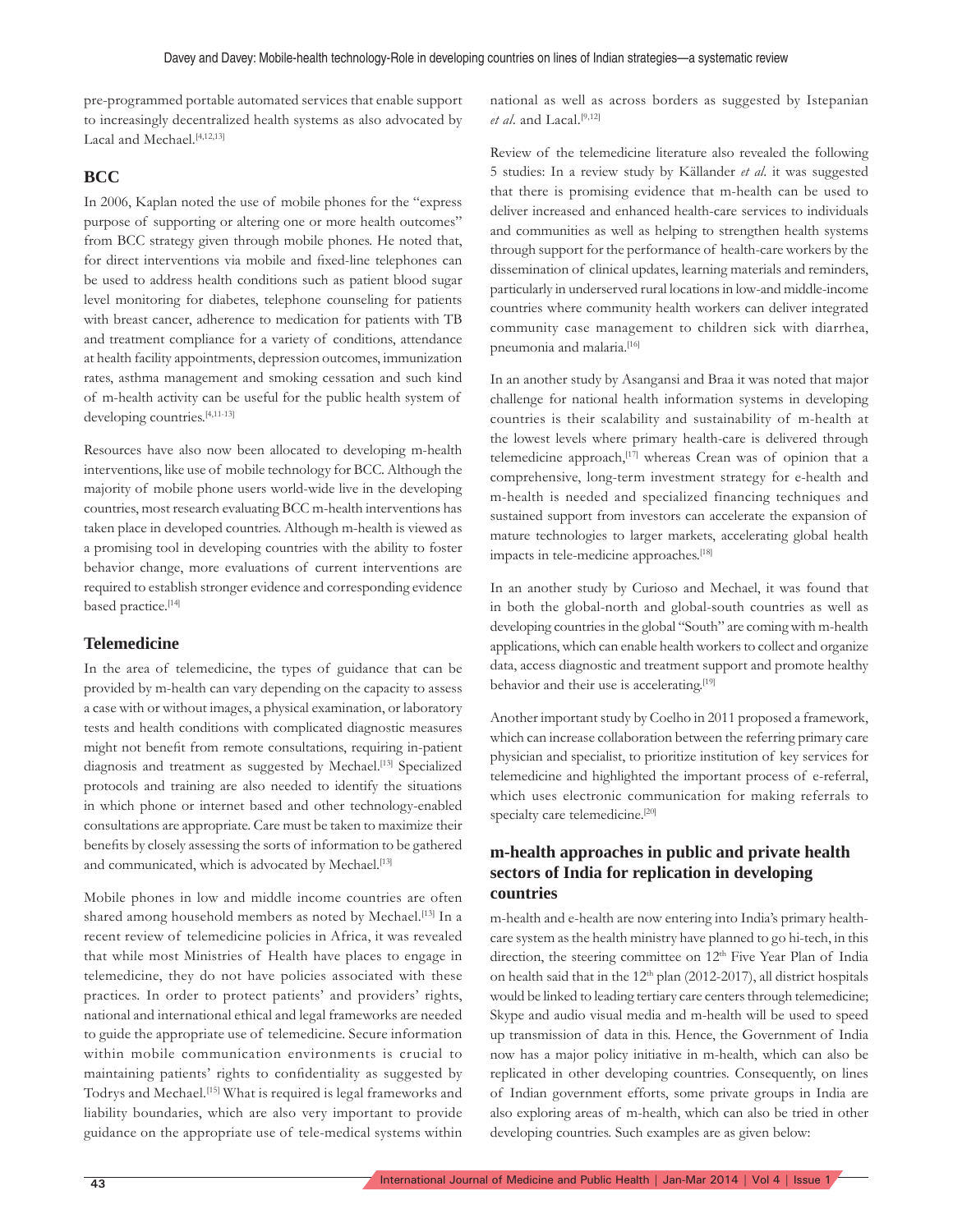- 1. Non-emergency help lines
- 2. Emergency help lines
- 3. Apollo Aircel mobile health-care
- 4. Apollo M.I.N.D Line
- 5. Apollo telemedicine
- 6. Apollo Prism
- 7. Airtel Doctor
- 8. Apollo Munich, ICICI Lombard Health Insurance Companies
- 9. Med-India web site

# **Key strengths and weaknesses of m-health technology**

m-health has grown rapidly in a very short period of time, but it requires a more thorough and scientific approach in its understanding and evaluating its progress.<sup>[21]</sup> It requires a solid, interdisciplinary scientific approach for the rapid change associated with technological progress.[22] m-health can significantly change the way health-care of the future is practiced, but the human factors are more difficult to overcome, rather than the technological ones. The key barriers in m-health are language, timing of messages, mobile network fluctuations, lack of financial incentives, data privacy and mobile phone turnover.<sup>[6]</sup> Some common problems found in literature on m-health are as given below:

- a m-health products and services without proper consideration of patient privacy.
- b. For sustainability of m-health programs, key building blocks and strong partnerships should form the foundation.[5]

There are a number of other challenges and barriers that ought to be acknowledged within the discussion of expanding the benefits of m-health in low and middle income countries, such as cost at the macro systems level[9,12] as well as at the level of the individual citizen and healthcare provider.[13] A key aspect for any of these m-health technology systems to work is that they should be affordable at any point of use. A billing structure must also be implemented that allows for a "reverse cost" approach, i.e., the Ministry of health or other responsible party will pay for it.[4]

## **Pilot studies in m-health area in Indian set up: Real-time-bio-surveillance-program (RTBP)**

The RTBP pilot, which was initiated to monitor the health status in India set up, found that the RTBP via m-health can reduce expenses, introduce benefits and improve the efficiencies in disease surveillance and mitigation in India and this approach was also found to be useful in Srilankan health system.[23]

# **CONCLUSIONS**

Mobile technology can change the health-care delivery in the developing countries, by giving people who live in rural villages; the ability to connect with doctors, nurses and other health-care workers in major cities. m-health has the potential to improve health outcomes in the long run in the developing countries as seen from Indian initiatives. The m-health industry needs some regulatory strategies from government in order to focus on key priorities of health-care in developing countries, so that we can properly utilize the m-health area for improvement of health of people in developing countries, otherwise most m-health projects will not reach their final incorporation stage in public health systems and will fall rapidly and moreover we will not be able to standardize m-health approaches. m-health regulation will improve health outcomes in long run, so they are very important. Technological solutions for m-health must be designed to meet local needs in practical and measurable ways to contribute to the MDGs via improvement of maternal and child health with the proper use of m-health applications. There is also a critical need within m-health area to evaluate the benefits and pitfalls of technology applications and their ability to promote the desired health outcomes. Further research in this field is required, which should focus on targeted exploratory and meta-analytic studies on the use of m-health technology to improve the status of the public health in developing countries.

# **REFERENCES**

- 1. Mishra UK. Amar Ujala News Paper India (Meerut ed). [Original Source: Research Firm Gartner], 2013. p. 10.
- 2. Cipresso P, Serino S, Villani D, Repetto C, Selitti L, Albani G, *et al*. Is your phone so smart to affect your states? An exploratory study based on psycho-physiological measures. Neurocomputing 2012;84:23-30.
- 3. Vital Wave Consulting. M-Health for Development: The Opportunity of Mobile Technology for Healthcare in the Developing World. United States: United Nations Foundation, Vodafone Foundation; 2009. p. 9.
- 4. Sloninsky D, Patricia Y, Mechael N. [WHO] Towards the Development of an m-Health Strategy: A Literature Review: WHO; 2008-7. p. 1-62.
- 5. Kouadio IK, Ghazi HF, Maimaiti N, Rahimi A, Aljunid SM. Potential of mobile technology in meeting the public health needs indevelopingcountries. BMC Public Health 2012;12 Suppl 2:A13.
- 6. Déglise C, Suggs LS, Odermatt P. SMS for disease control in developing countries: A systematic review of mobile health applications. J Telemed Telecrae 2012;18:273-81.
- 7. M-health (Other m-health technologies), c2013. Available from: http:// www.en.wikipedia.org/wiki/MHealth. [Last updated on 2013 Aug 15; Last cited on 2013 Aug 23].
- 8. M-health to Improve TB Care. Public Health Education and Awareness. [Interactive Research and Development paper], c2012. Available from: http://www.mobileactive.org/issue-categories/public-health-educationand-awareness. [Last updated on 2012 May 29; Last cited on 2013 Aug 23].
- 9. Istepanian R, Laxminarayan S, Pattichis CS, editors. M-Health: Emerging Mobile Health Systems. United States: Springer; 2005.
- 10. Pew Internet & American Life Project, c2012. Available from: http:// www.pew-internet.org. [Last updated on 2012 Nov 10; Last cited on 2012 Nov 10].
- 11. Kaplan WA. Can the ubiquitous power of mobile phones be used to improve health outcomes in developing countries? Global Health 2006;2:9.
- 12. Lacal J. Cell phones and tele-medicine. In: Healthcom, editor. The Fifth International Workshop on Enterprise Networking and Computing in Healthcare Industry. Santa Monica, California; 2003.
- 13. Mechael P. Exploring Health-related Uses of Mobile Phones: An Egyptian Case Study, Public Health & Policy. London: London School of Hygiene and Tropical Medicine; 2006. p. 264.
- 14. Gurman TA, Rubin SE, Roess AA. Effectiveness of mHealth behavior change communication interventions in developing countries: A systematic review of the literature. J Health Commun 2012;17 Suppl 1:82-104.
- 15. Todrys K, Mechael P. The Ethics of Telemedicine in Africa: The Millennium Villages Project Experience. Africa: The Earth Institute, Pending Publication; 2008.